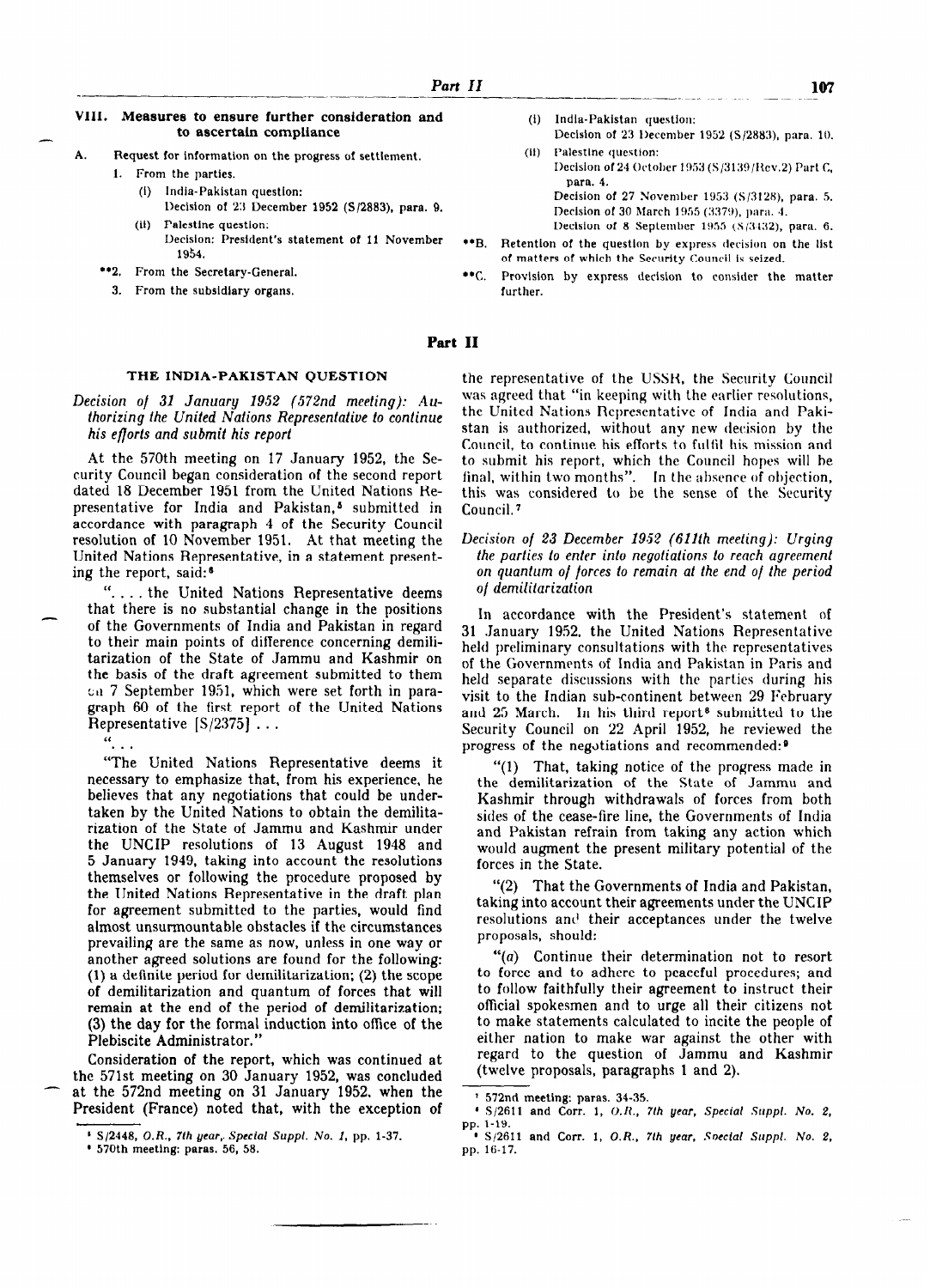"(b) Observe the cease-fire effective from 1 January 1949 at d the Karachi Agreement of 27 July 1949 (twelve proposals, paragraph 3).

That the Governments of India and Pakistan, "(3) as a means of further implementing the resolutions of 13 August 1948 and 5 January 1949, should undertake by 15 July 1952 further to reduce the forces under their control in the State of Jammu and Kashmir.

"(4) That the United Nations Representative's negotiations with the Governments of India and Pakistan be continued with a view to:

"(a) Resolving the remaining differences on the twelve proposals, with special reference to the quantum of forces to be left on each side of the cease-fire line at the end of the period of demilitarization, and

The general implementation of the UNCIP b). resolution of 13 August 1948 and 5 January 1949."

By letter dated 29 May 1952,<sup>10</sup> the United Nations Representative informed the President of the Security Council that the negotiations on the question of the State of Jammu and Kashmir had been renewed in agreement with the Governments of India and Pakistan and that he would report at the appropriate moment to the Council on the outcome of this phase of the negotiations. Further, by letter dated 30 July 1952,<sup>11</sup> he informed the President of the Security Council that the two Governments had agreed to a meeting at the ministerial level under his auspices in the European Office of the United Nations, Geneva, beginning 25 August,

In his fourth report<sup>12</sup> regarding the negotiations, submitted to the Council on 16 September 1952, the United Nations Representative stated<sup>13</sup> inter alia:

"The United Nations Representative holds the view that for reaching an agreement on a plan of demilitarization it is necessary either:

" $(a)$  To establish the character and number of forces to be left on each side of the cease-fire line at the end of the period of demilitarization; or

" $(b)$  To declare that the forces to remain on each side of the cease-fire line at the end of the period of demilitarization should be determined in accordance with the requirements of each area, and, accordingly, principles or criteria should be established which would serve as guidance for the civil and military representatives of the Governments of India and Pakistan in the meeting contemplated in the Provisional Clause of the revised proposals."

This report was considered by the Security Council at its 605th to 611th meetings between 10 October and 23 December 1952. At the 611th meeting on 23 December 1952, the Council adopted by 9 votes to none, with 1 abstention, the representative of Pakistan not participating in the vote,<sup>14</sup> a joint draft resolution<sup>15</sup>

<sup>12</sup> S/2783 and Corr. 1, O.R., 7th year, Special Suppl. No 2,

dated 5 November 1952, submitted by the representatives of the United Kingdom and the United States, as modified by a Netherlands amendment<sup>16</sup> which was accepted by the sponsors of the joint draft resolution. The resolution<sup>17</sup> read as follows:

"The Security Council.

"Recalling its resolutions of 30 March 1951, 30 April 1951, and 10 November 1951,

"Further recalling the provisions of the United Nations Commission for India and Pakistan resolutions of 13 August 1948 and 5 January 1949 which were accepted by the Governments of India and Pakistan and which provided that the question of the accession of the State of Jammu and Kashmir to India or Pakistan will be decided through the democratic method of a free and impartial plebiscite conducted under the auspices of the United Nations,

"Having received the third report dated 22 April 1952 and the fourth report dated 16 September 1952 of the United Nations Representative for India and Pakistan;

"Endorses the general principles on which the United Nations Representative has sought to bring about agreement between the Governments of India and Pakistan;

"Notes with gratification that the United Nations Representative has reported that the Governments of India and Pakistan have accepted all but two of the paragraphs of his twelve-point proposals;

"Notes that agreement on a plan of demilitarization of the State of Jammu and Kashmir has not been reached because the Governments of India and Pakistan have not agreed on the whole of paragraph 7 of the twelve-point proposals;

"*Urges* the Governments of India and Pakistan to enter into immediate negotiations under the auspices of the United Nations Representative for India and Pakistan in order to reach agreement on the specific number of forces to remain on each side of the ceasefire line at the end of the period of demilitarization, this number to be between 3,000 and 6,000 armed forces remaining on the Pakistan side of the ceasefire line and between 12,000 and 18,000 armed forces remaining on the India side of the cease-fire line, as suggested by the United Nations Representative in his proposals of 16 July 1952 ( $S/2783$ , annex 3) such specific numbers to be arrived at bearing in mind the principles or criteria contained in paragraph 7 of the United Nations Representative's proposal of 4 September 1952 ( $S/2783$ , annex 8);

"Records its gratitude to the United Nations Representative for India and Pakistan for the great efforts which he has made to achieve a settlement and requests him to continue to make his services available to the Governments of India and Pakistan to this end;

<sup>&</sup>lt;sup>10</sup> S/2649, O.R., 7th year, Suppl. for April-June 1952, p. 16.

<sup>&</sup>lt;sup>11</sup> S/2727, O.R., 7th year, Suppl. for July-Sept. 1952, p. 25.

pp. 19-48.<br>18 S/2783 and Corr. 1, O.R., 7th year, Special Suppl. No. 2, p. 33.

<sup>&</sup>lt;sup>4</sup> 611th meeting: para. 111.

<sup>&</sup>lt;sup>18</sup> S/2839 and Corr. 1, O.R., 7th year, Suppl. for Oct.-Dec. 1952, pp. 54-55.

<sup>&</sup>lt;sup>16</sup> S/2881, 611th meeting: para. 72.

<sup>&</sup>lt;sup>11</sup> S/2883, O.R., 7th year, Suppl. for Oct. 1: 1952, page 66. In connexion with the consideration of the rese ition in the draft stage, see for the discussion in the Security Council of the applicable principles of pacific settlement of disputes chapter X, footnote 63.